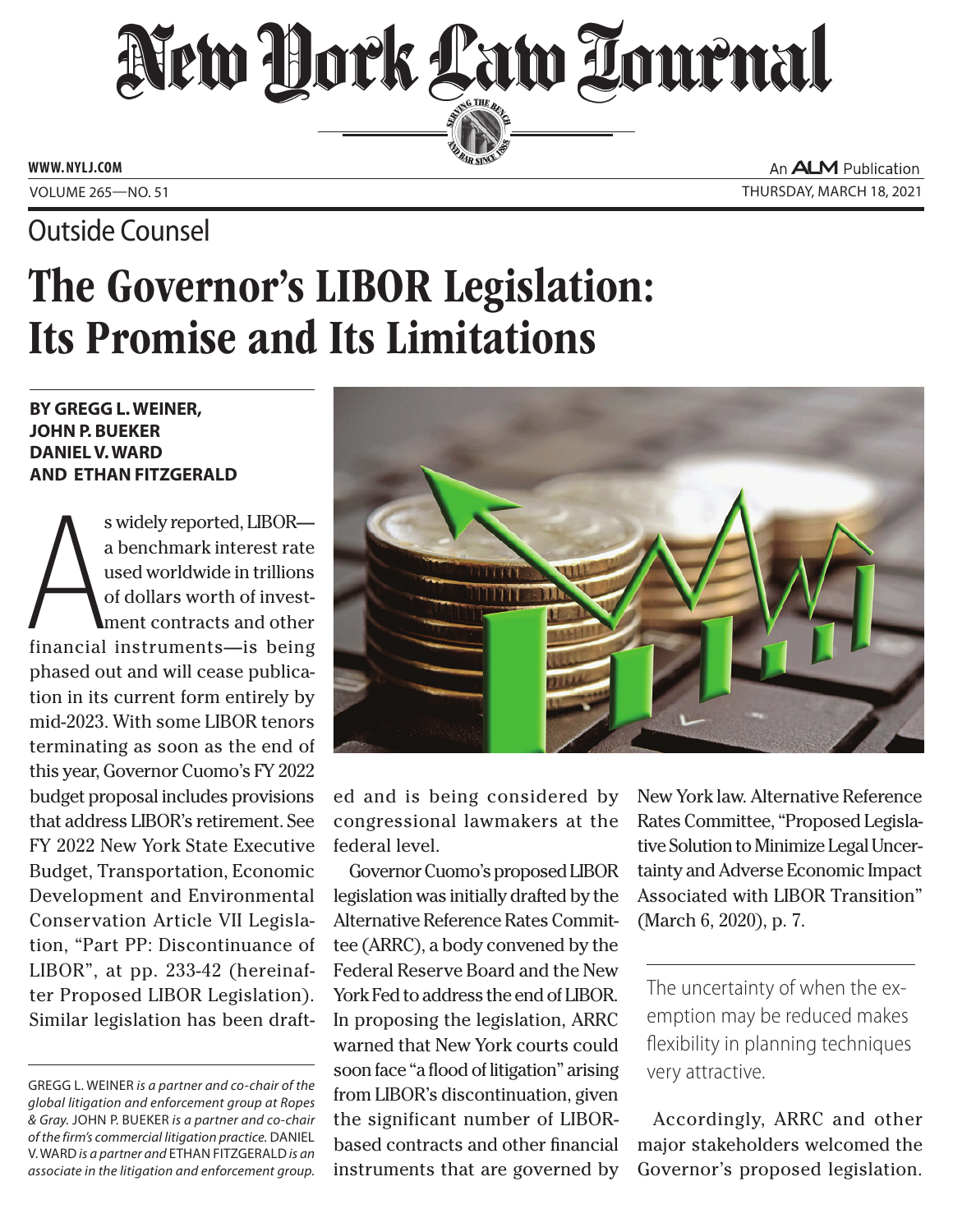#### New York Law Zournal

See Keshia Clukey and William Shaw, "Libor Overhaul Gets Boost in Cuomo Bid to Avert Transition Chaos," *Bloomberg Law* (Jan. 21, 2021). Tom Wipf, Vice Chairman of Institutional Securities at Morgan Stanley and Chairman of the ARRC, touted the legislation as "essential in order to provide legal certainty and minimize the adverse economic impacts for legacy Libor contracts," calling the Governor's decision to include the proposed legislation in his budget plan "notable progress." Id.

The proposed legislation, as Mr. Wipf noted, aims to provide legal certainty and curb litigation. One of the prominent features of the proposal is to substitute by operation of law the Secured Overnight Financing Rate (SOFR) for LIBOR in contracts that do not already include a designated fallback benchmark interest rate. See Proposed LIBOR Legislation at §18-401. The legislation further prescribes that the use of SOFR shall not discharge or excuse performance of a financial instrument or contract in which SOFR is used as a substitute for LIBOR and that the use of SOFR shall not constitute a breach of any contract, security or other financial instrument (id. at §18-402(2)(ii)); and declares the use of SOFR to be "a commercially reasonable substitute for and a commercially substantial equivalent to LIBOR." Id. at §18- 402(1)(a). Furthermore, it prohibits "any liability for damages [or] any claim or request for equitable relief arising out of or related to the use of a recommended benchmark replacement … ." Id. at §18-402(3).

Even with these safeguards, however, the proposed legislation will not

eliminate adverse economic impacts for all parties to LIBOR-based financial contracts. Nor will it necessarily curb all litigation. Given the economic differences between these two benchmark interest rates—including that, because the lending reflected in SOFR is secured by U.S. treasuries, SOFR is considered a risk-free interest rate, whereas LIBOR is not—there will almost certainly be economic winners and losers if a substitution of these rates is made by operation of law without other adjustments.

Given the various challenges that could be brought even if the proposed legislation is adopted, any party to a significant number of LIBOR-based contracts would be wise to start planning now.

Thus, even with all that the proposed legislation does to curb litigation and provide legal certainty for the parties to LIBOR-based contracts, economically aggrieved parties may still be financially motivated to sue—sometimes for very large sums of money and will have legitimate arguments to bring.

#### **Contract Clause Of the U.S. Constitution**

Parties economically disadvantaged by a rate substitution may facially challenge the proposed legislation claiming that it violates the Contract Clause of the United States Constitution. The Contract Clause prohibits states from passing any law "impairing the Obligation of Contracts." U.S. Const. Art. I, §10,

Cl. 1. The Supreme Court applies a two-step test in analyzing challenges brought under the Contract Clause: first, the Court considers whether the state law substantially impairs the contract; if it finds that it does, then the Court asks whether the law is a reasonable way to advance a significant and legitimate public purpose. See *Sveen v. Melin*, 138 S. Ct. 1815, 1821-22 (2018).

Because the proposed legislation mandates a substitute benchmark replacement rate and seeks to preclude the availability of a damages remedy, it seems at least likely that an economically aggrieved party could satisfy the first prong of the Supreme Court's test. See *Donohue v. Cuomo*, 980 F.3d 53, 76 (2d Cir.), certified question accepted, 36 N.Y.3d 935(2020) ("If a state passes a law … preclud[ing] a damage remedy, … the law has impaired the obligation of the contract.") (internal quotation omitted)).

However, any challenger to the proposed legislation will face a higher hurdle in trying to satisfy the second prong of the test. The sheer scale of economic activity tied to LIBOR makes its termination a widespread problem, and legislation designed to eliminate the ensuing legal uncertainty seems likely to be deemed in service of a significant and legitimate public purpose. While the question of whether the Governor's proposed approach is a "reasonable way" to advance that purpose may be subject to some doubt and litigation, "courts usually defer to a legislature's determination as to whether a particular law was reasonable and necessary."